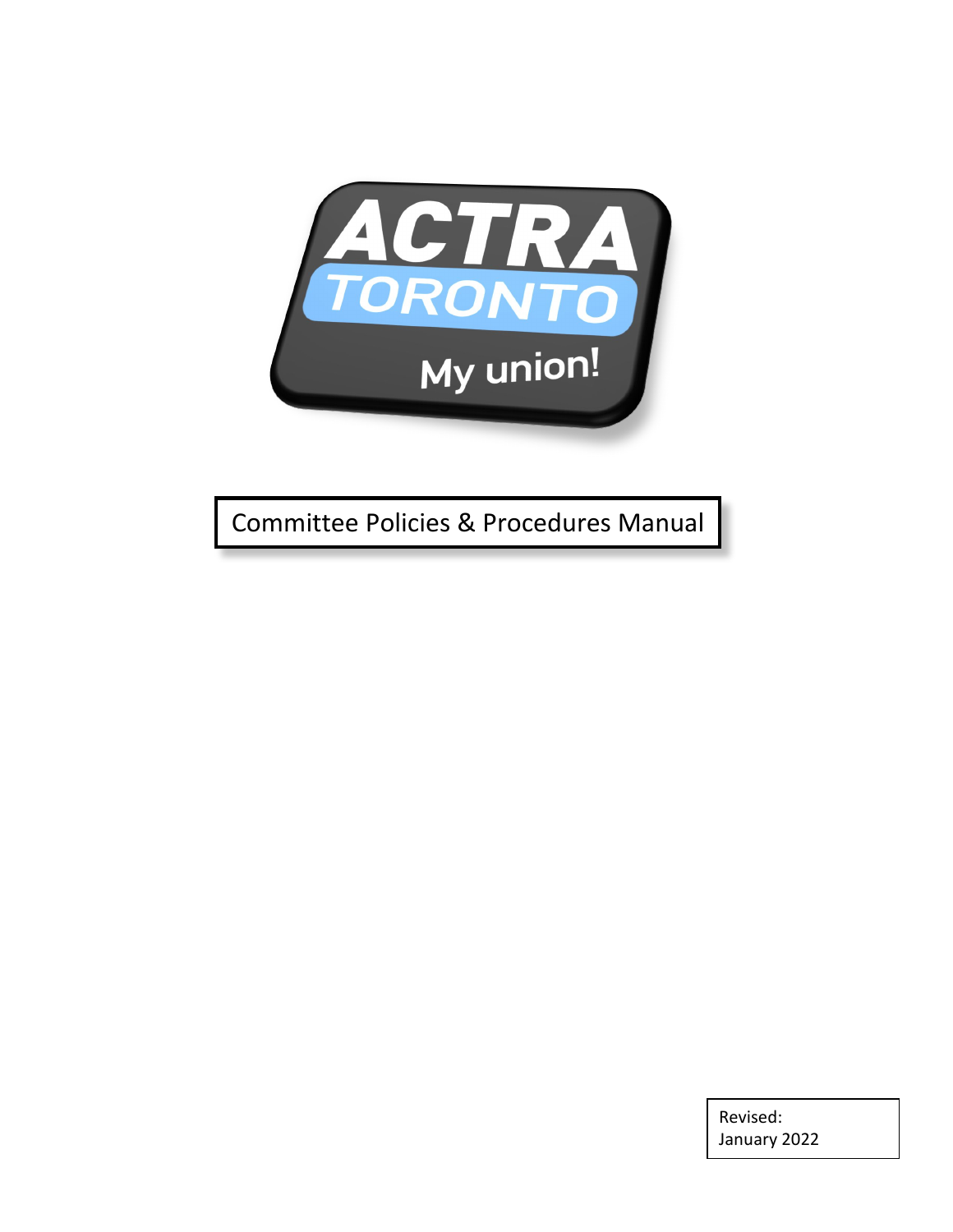# Contents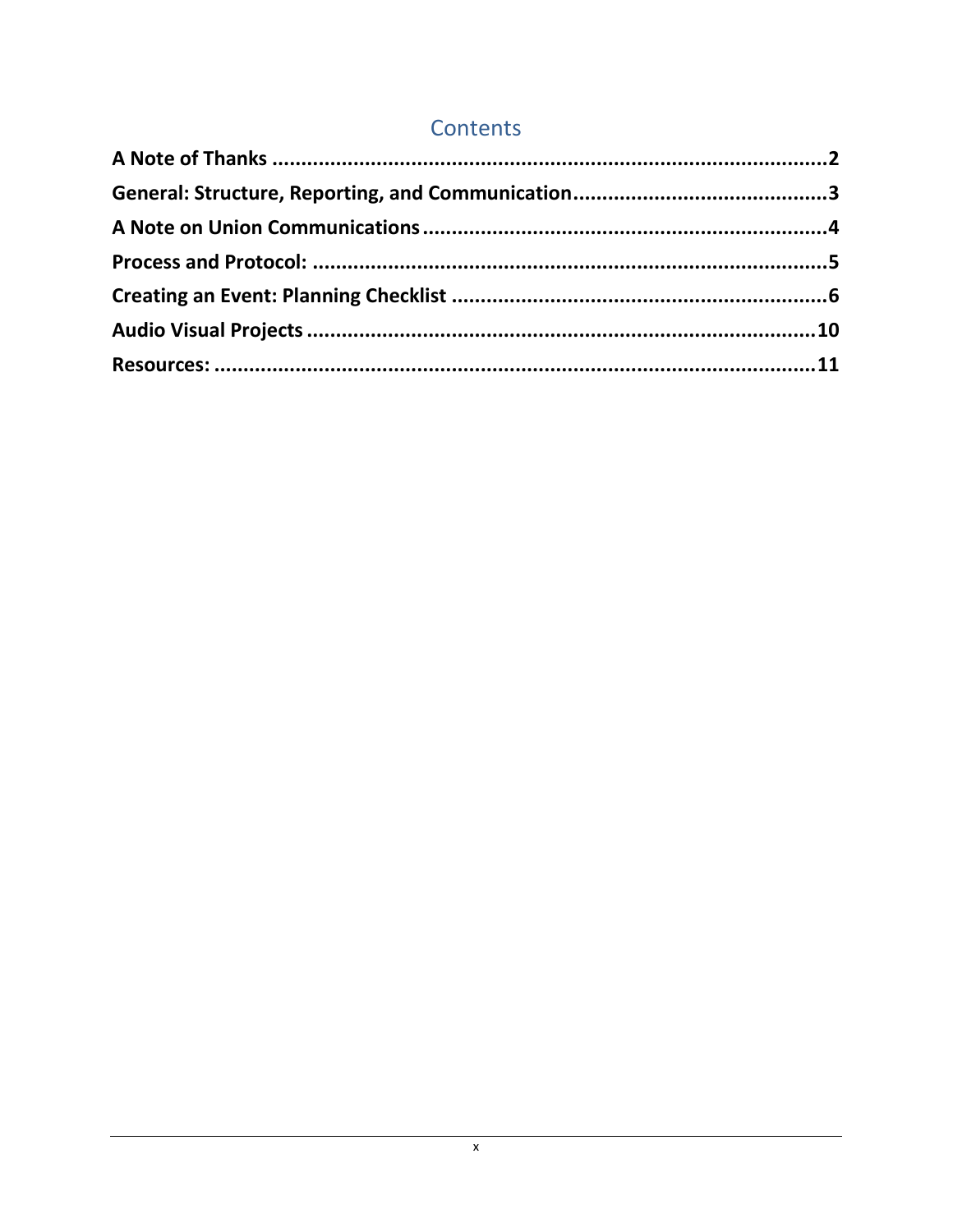# <span id="page-2-0"></span>**A** N**ote of** T**hanks**

Thank you for stepping up and getting involved in one of ACTRA Toronto's committees. We hope this manual will help to guide you and members of your committee as you set your objectives, and work toward your goals.

The work of your committee to reach out and engage members and potential members is helping to build a stronger union, and a stronger community of performers.

As we say in the ACTRA Toronto By-laws:

*ACTRA Toronto is a member-run professional union composed of thousands of artists in many disciplines, who work together as activists in our common interest and in our common cause.*

*We fight for the interests of professional performers and artists in broadcast and recorded media.*

*We promote and celebrate Canadian stories and storytellers that reflect Canadian principles and values, championing voices of diversity, equity, inclusion and belonging.*

*We are committed to an industry that promotes gender equality and diversity; an industry that is free of harassment, discrimination, bullying and violence.*

*We seek fair pay, dignity, respect and working conditions that protect the physical, emotional health, safety and mental wellness of performers and artists in the workplace and work-related environments.*

*We advocate for respect and support for Canadian art and Canadian artists in our society.*

*We stand together in solidarity with our labour partners committed to equality, justice and inclusion in Canada and around the world.*

*Many thanks for your commitment, dedication and passion for Canadian culture, Canadian artists, and the union we have built together.*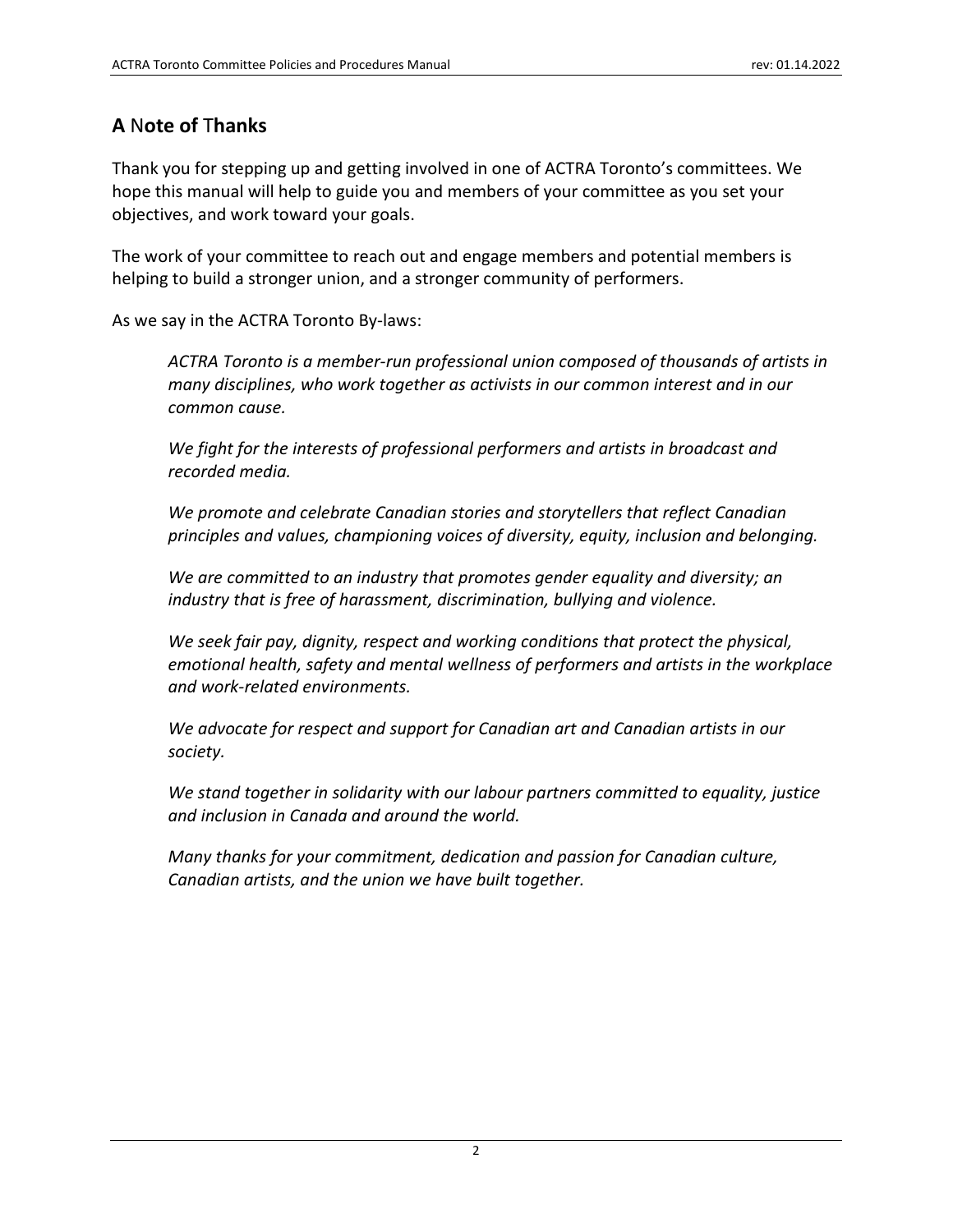## <span id="page-3-0"></span>**General: Structure, Reporting, and Communication**

- 1. Committees are established by the ACTRA Toronto Council. Committees are not independent bodies. They derive their terms of reference and access to union resources from Council.
- 2. Committees report to Council through an ACTRA Toronto Executive Officer known as the committee executive liaison) and are supported by a designated ACTRA Toronto staff member (known as the committee staff liaison).
- 3. Committees, caucuses and task forces will be affirmed or dissolved in the first three (3) months following the election of the ACTRA Toronto Council. Appointment of chairs, cochairs and vice chairs (if applicable) will be made at the same time. Committee chairs and co-chairs are volunteers.
- 4. Committees struck outside this timeline will provide recommendations for interim committee chairs, co-chairs, etc.
- 5. Each committee should have a Mission Statement and Mandate that clearly identifies the overall goals and objectives within the terms of reference set out by the ACTRA Toronto Council.
- 6. All committee chairs, co-chairs and all committee initiatives, public statements or communications from the committee should reflect the union's perspective and adhere to the union's policies. As members of ACTRA we have agreed to act in solidarity with our fellow members. Please refer to [ACTRA's Constitution,](https://www.actra.ca/wp-content/uploads/2020/05/ACTRA-National-Constitution-24-April-2020.pdf) [By-laws,](https://www.actra.ca/wp-content/uploads/2020/05/ACTRA-National-By-Laws-with-Appendices-24-April-2020.pdf) [ACTRA Toronto By-Laws,](https://www.actratoronto.com/wp-content/uploads/2021/07/ACTRA-Toronto-By_Laws-July-2021.pdf) and the ACTRA Toronto Equality Statement.
- 7. ACTRA Toronto committee chairs report to their assigned executive liaison and staff liaison on all initiatives. Approval by the executive and staff liaison is essential for all decisions.
- 8. Committee chairs agree to send in a report to the ACTRA Toronto executive liaison at least 2 business days prior to the ACTRA Toronto monthly Council meetings. These meetings are usually the first Tuesday of every month. This report will be presented by the executive liaison as part of their Vice President's portfolio report.
- 9. Terms are 2 years in duration. Council may review appointments as necessary. There is no limit to the number of terms a committee chair can serve.
- 10. Committee chairs should work with the executive and staff liaisons to set up a calendar of meetings and protocol for notifying and reminding people of meeting dates. Mailing and email lists are maintained by ACTRA Toronto staff.
- 11. Ideally, committee chairs should send a draft agenda to committee members prior to a meeting. If this is not possible, a draft agenda should be presented at the start of a meeting.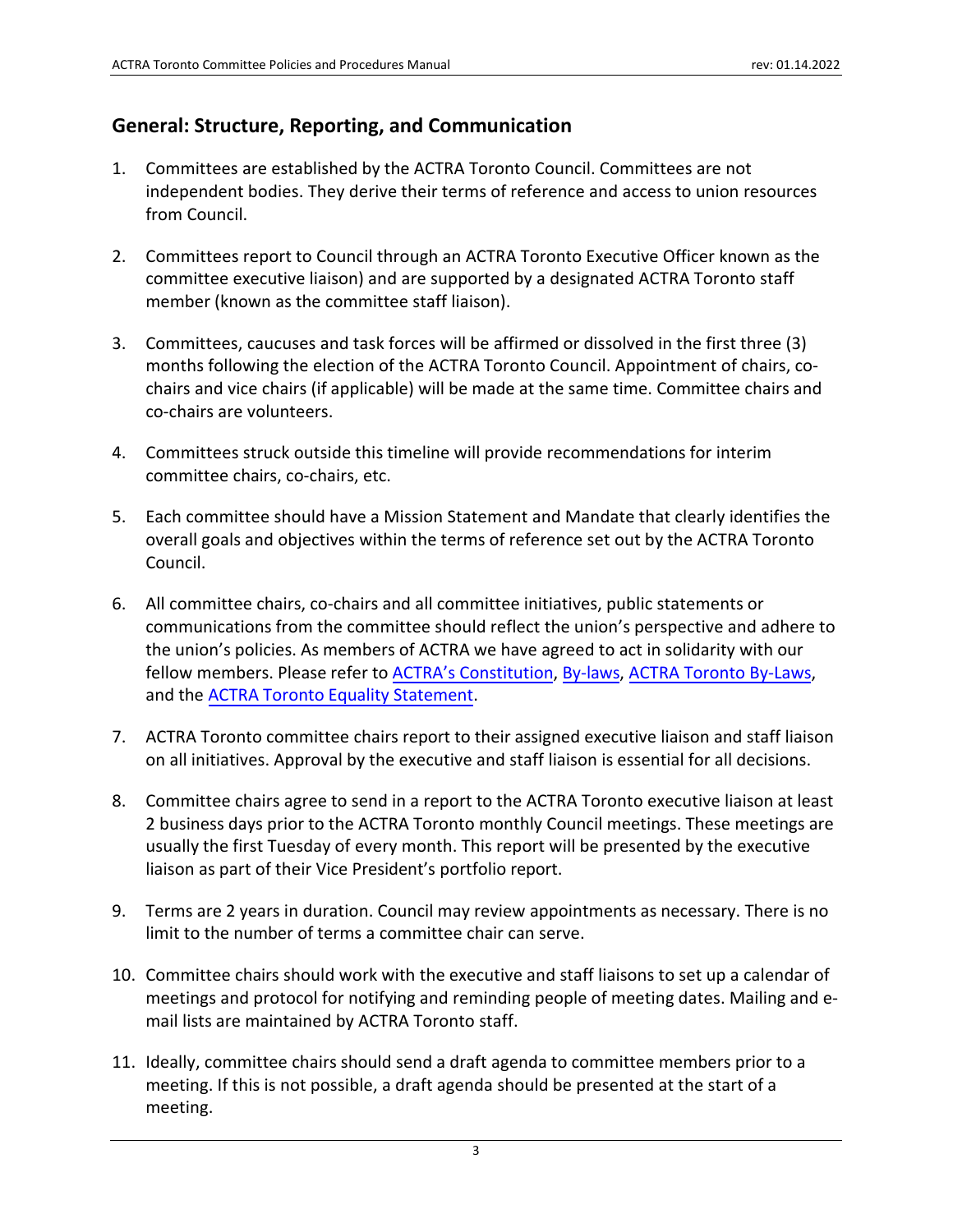- 12. Committee chairs are required to keep a written record of topics discussed, highlights of discussion and decisions taken at committee meetings. *(NOTE: Summary notes or "action" minutes recording key discussion points and decisions taken are sufficient - verbatim transcripts are neither required nor desirable.)* Minutes are to be shared with the staff liaison, the executive liaison and the President and reviewed and approved by committee members at the next meeting. Minutes are not for general distribution.
- 13. If committees would like to set up or maintain social media pages or groups, please work with the ACTRA Toronto Communications Department. Staff and executive liaisons should have administrative access to pages and/or groups. Please see **ACTRA [Toronto's Social](#page-13-0)** [Media Policy.](#page-13-0)
- 14. Please stay in touch with ACTRA Toronto's other committee chairs. Sharing plans, invites and coordinating events will help to build support and get the word out to more people.

## <span id="page-4-0"></span>**A Note on Union** C**ommunications**

The purpose of all union communication is to build and maintain the solidarity of engaged and well-informed members who are kept in the loop through clear, consistent and inclusive messaging. The Communications Department can help create, edit, position and publish your committee communications within the context of the ACTRA Toronto's larger vision.

While committee chairs and VPs may be encouraged to send notices, invites and updates to small "internal" distribution lists, it is preferable for the ACTRA Toronto Communications Department to create and manage appropriate distribution lists and use a mass email service like MailChimp, Constant Contact, etc. for those messages intended to be "broadcast" to an external audience (i.e. where consistency of union messaging becomes an issue).

That said, all committee messaging should be copied to the ACTRA Toronto Communications Department, not only as a courtesy, but so that they can:

- a. coordinate union messaging
- b. assist with committee messaging as needed/requested
- c. update the web Events Calendar
- d. include committee info in eblasts when appropriate
- <span id="page-4-1"></span>e. add value by keeping committees updated with other union communications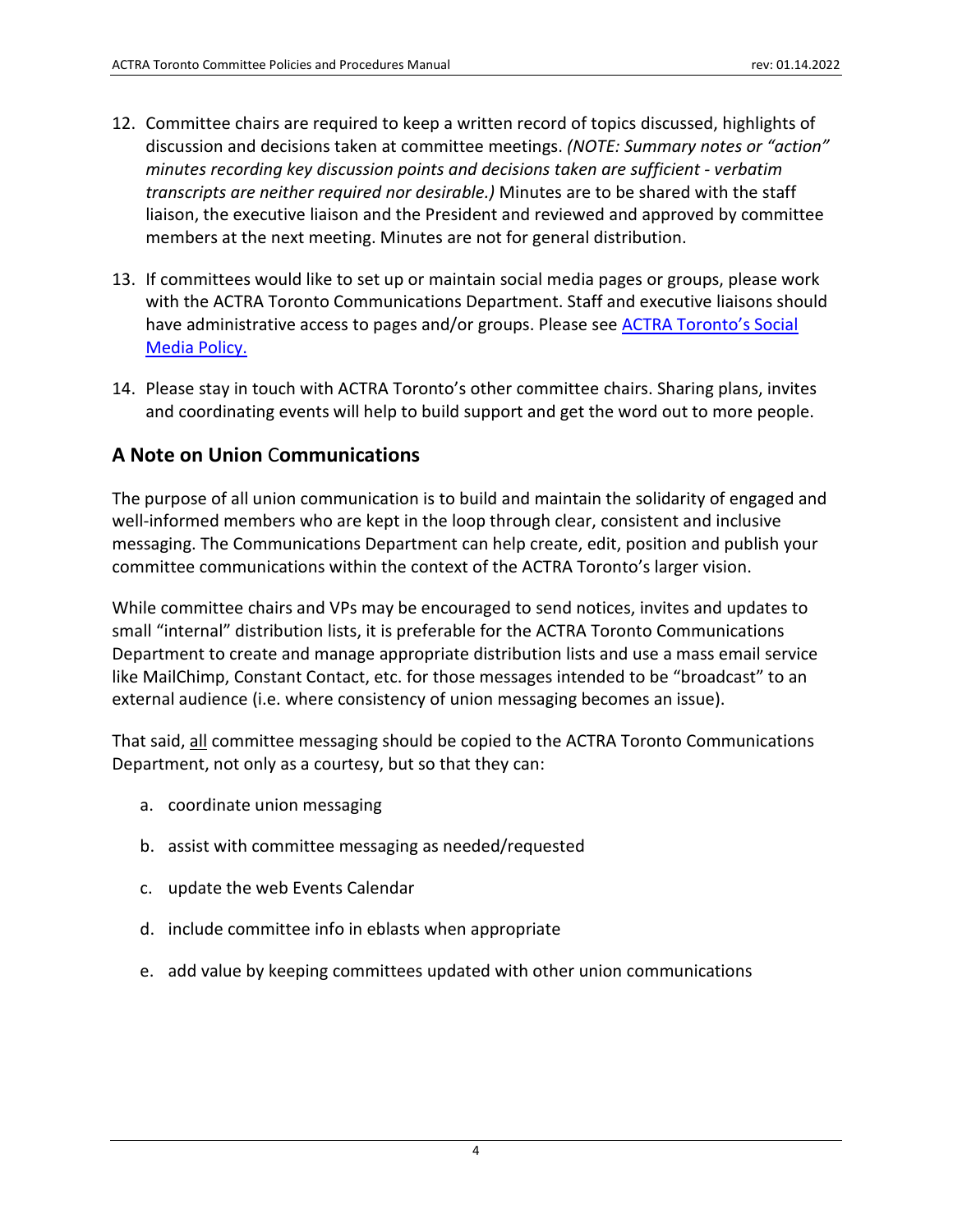## **Process and Protocol:**

- 1. To book a boardroom for your meetings, email Freda Merritt Gambrill at [fmerritt@actratoronto.com](mailto:fmerritt@actratoronto.com) or telephone her at 416-928-2278.
- 2. To organize a virtual (i.e. Zoom) meeting or enable people to join your meeting virtually, please send a request to your staff liaison at least 3 days prior to the scheduled meeting.
- 3. The following members of staff and Council should be cc'd on all e-mail correspondence when and if the correspondence is directed at the entire committee.
	- a. ACTRA Toronto President David Gale at [dgale@actratoronto.com](mailto:ttova@actratoronto.com)
	- b. Your staff liaison and administrative staff as appropriate
	- c. Your committee executive liaison
- 4. Committees may determine their own meeting schedule, subject to any specific reporting requirements laid on the committee by Council. Keep the President, exec liaison and staff liaison informed of changes to the meeting schedule.
- 5. Committees are asked to develop annual plans in November for the following fiscal year March 1st -February 28th. The plan should include a narrative that describes goals, events, and activities along with an accompanying budget (if required).
- 6. All committee plans are approved by the executive liaison and staff liaison.
- 7. All eligible invoices must be approved by the committee's staff liaison and executive liaison.
- 8. To organize a virtual meeting or enable people to join your meeting virtually, please send a request to your staff liaison at least 3 days prior to the scheduled meeting.
- 9. As committees at ACTRA Toronto define their mandate and mission, they will determine how they will function best to meet their goals. Some committees are, at least initially, open to any member who is interested and available to attend. Others will have smaller, designated or appointed members. Members are not required to attend all meetings. Work comes first! However, members should follow the minutes, and provide input and feedback through to the Committee (Co) Chair(s), if they cannot attend meetings in person.
- 10. Upon discussion with Staff and Executive Liaisons, a member of a committee deemed to be counterproductive may be asked to step aside or reconsider their participation on the committee.
- 11. Fundraising initiatives undertaken by the committee must be approved by the committee staff liaison and executive liaison.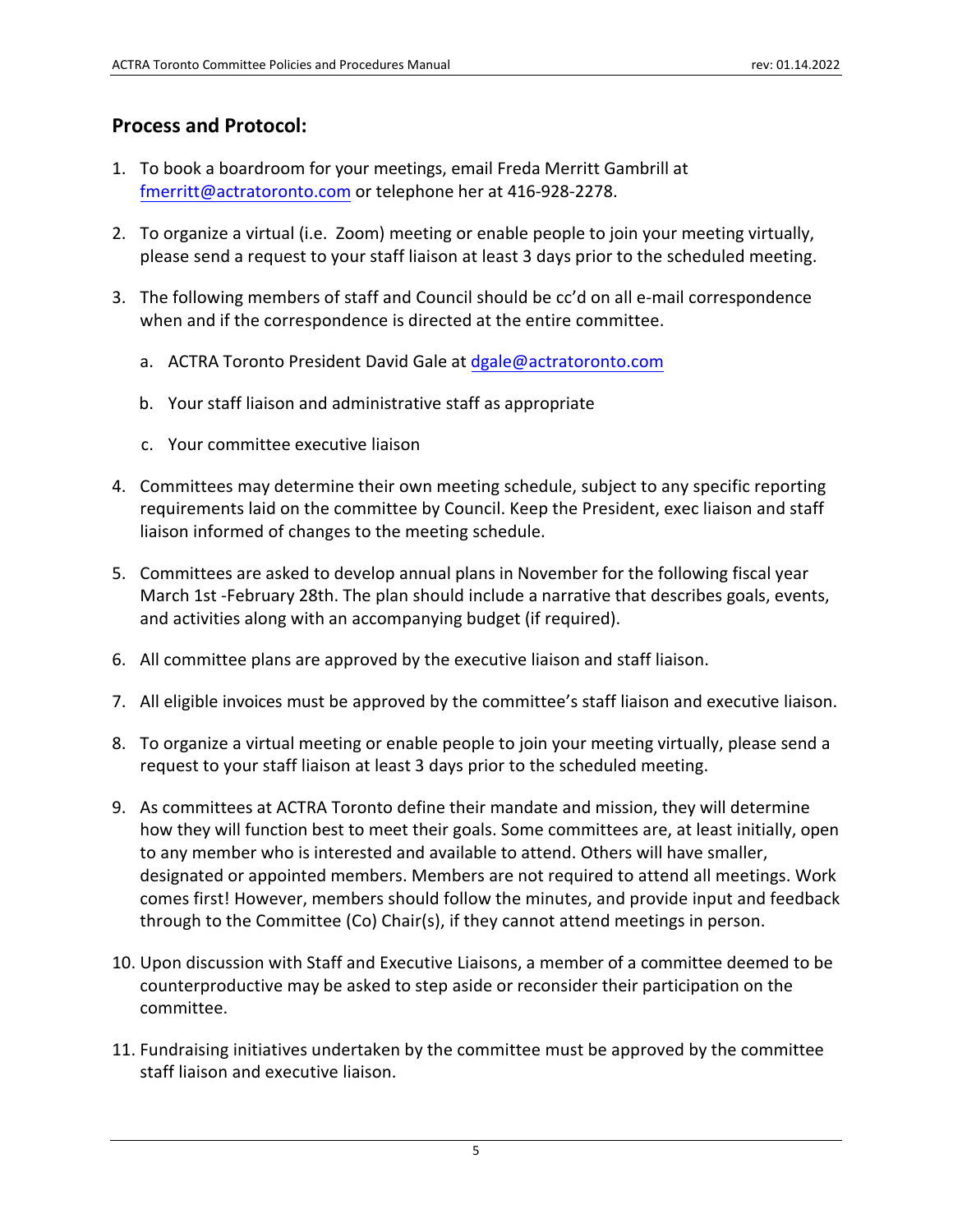# <span id="page-6-0"></span>**Creating an Event: Planning Checklist**

## **How to begin**

- ☐ You have an idea!
- $\Box$  Bring forward a proposal to the committee for discussion and decision-making. Once the proposal has the support of the committee, the Chair will then present it to the ACTRA Toronto executive and staff liaison for final approval.
- ☐ Create subcommittee/s if necessary
- **IMPORTANT:** It is important to consider developing a written vision for the event. This digital document is easily distributed to all those involved and keeps the event connected to its original goals. Also, before sending anything out "into the world" on behalf of the committee, it must first be sent to the (Co) Chair(s) for approval. (Co) Chair(s) are responsible for forwarding to the Executive and staff liaisons.

# **Next step: is to create a checklist of goals**

- ☐ **Why** (objective of the event)
- ☐ **Who** (participants)
- ☐ **Where** (possible venues to be used)
- ☐ **What** (description of the event plan)
- ☐ **When** (set a tentative date based on Staff and location availability)

**IMPORTANT**: It is important to consider the following when determining the answers to the checklist above.

- $\Box$  All decisions should be made in tandem with ACTRA Staff.
- $\Box$  What is the capacity/accessibility of the venue?
- $\Box$  How many people can register or attend this event?
- $\square$  Will you require chairs, tables, room set up?
- $\Box$  Do you have technical requirements i.e.: sound system, projector set up, laptop, camera,
- $\Box$  Do you require catering or food of any kind? If so, please ensure there is money allocated from the committee budget.
- ☐ Who is organizing the purchase of the food?
- ☐ Who is on your volunteer team? You can't do this alone.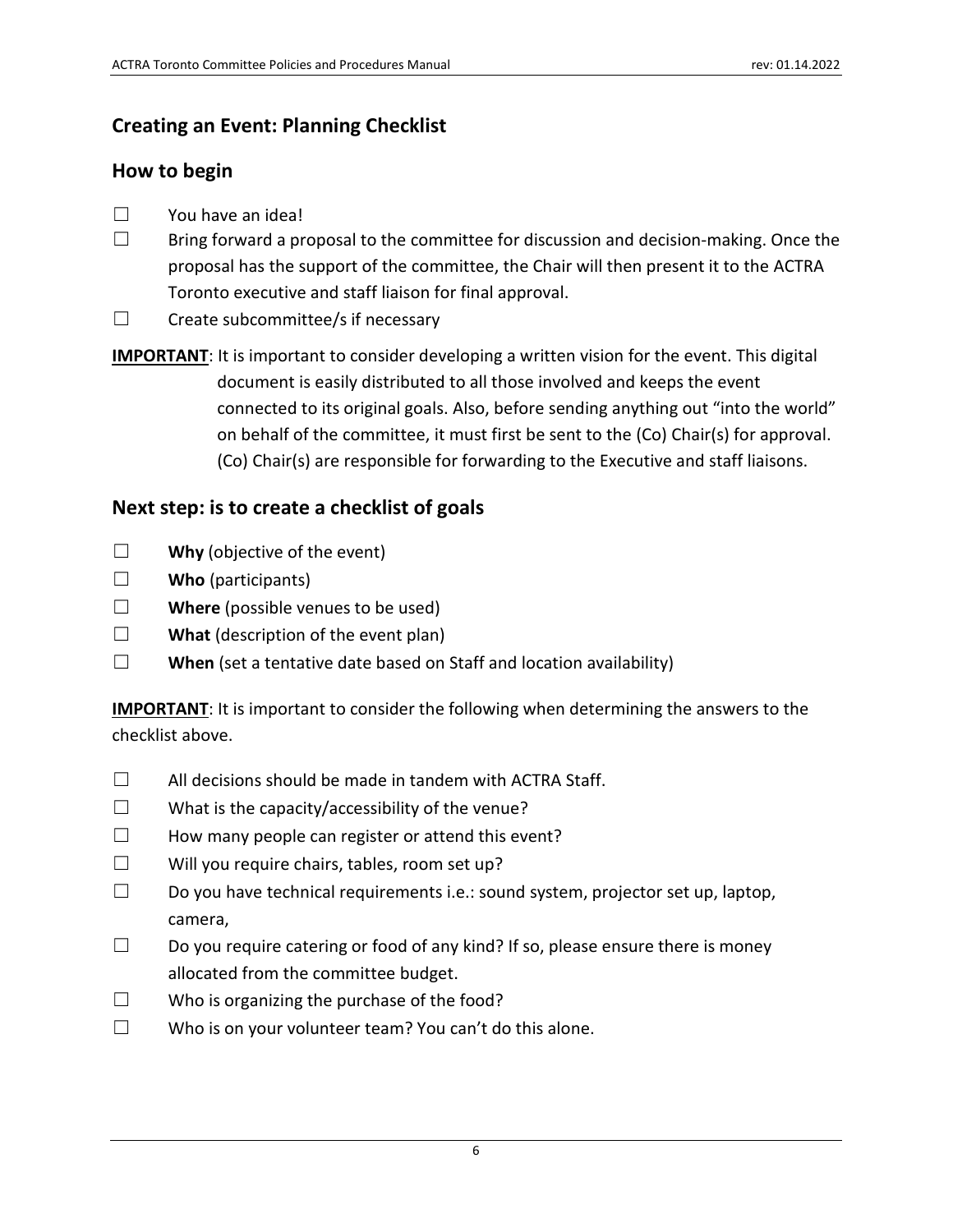## **What happens next?**

**IMPORTANT:** If the initiative is approved, there are still things to consider.

- ☐ Please consider accessibility for our Physically Diverse members. (For all Committees this is essential as both the venue and the event must be accessible). This requires budget consideration.
- ☐ Revised and updated budgets, and all potential external funding must be considered and approved by Staff and the Executive before moving forward.
- ☐ Utilization of Staff time required to support Committee initiatives must be considered. ACTRA Toronto staff are unionized workers and do not generally work weekends, or holidays, unless requested and approved by the applicable ACTRA Toronto Manager.
- ☐ Dates must be coordinated with ACTRA Toronto staff to ensure there is enough staff support for running the event, and that the event does not conflict with other initiatives.
- ☐ For some ACTRA members-only events, it is strongly suggested that members who take part in our initiatives sign a "sign-in-sheet" complete with their ACTRA number and printed name, and e-mail contact information. These are used for the compilation of statistics and other data. Privacy is assured. Lists are not shared or sold.
- □ Create a list of stations and tasks during the event. Create an excel list of those tasks and ensure you have volunteers to fill the time slots, tasks.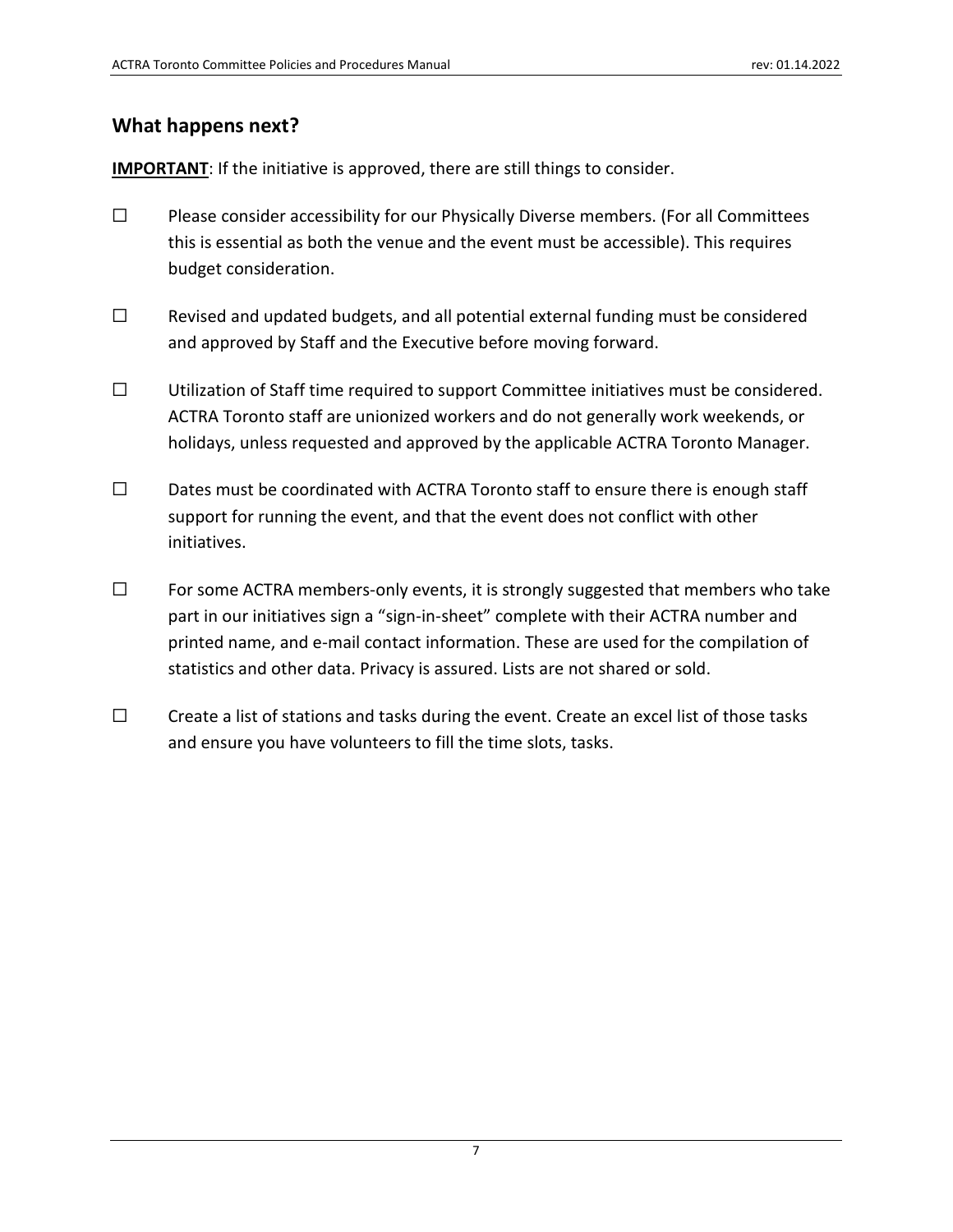## **Communication and RSVP Procedure**

- $\Box$  ALL press releases and communications must be distributed through the ACTRA Communication Department. Communication staff should be contacted through your ACTRA Staff Liaison.
- ☐ If you are unsure whether a social media post is appropriate, please contact ACTRA Staff to confirm. All postings must be in adherence to **ACTRA Toronto's Social Media Policy**.
- ☐ If your initiative requires an "intake" of ACTRA members, in most cases staff manages the RSVP list therefore participants will be asked to RSVP to the assigned staff member.
- $\Box$  If the "intake" procedure requires a check to see if members are in good standing, this can ONLY be done by ACTRA Toronto staff.
- $\Box$  Please keep in contact with staff to check on registration numbers. This will help determine if you need to close registration if it is too full, or open registration up to more people / push the event if sign up is low.
- $\Box$  A little blurb to send to people who have registered to confirm their registration; something like:
	- i. This is to confirm your registration for [EVENT NAME]
	- ii. Date, time and venue
	- iii. Items to bring (e.g., résumé, business cards, headshot…)
- $\Box$  A little blurb to send to people who have not been accepted for registration, something like:
	- i. We regret to inform you that you were not accepted for this event due to [REASON].
	- ii. Your name has been added to a waiting list
	- iii. Please try again in the future.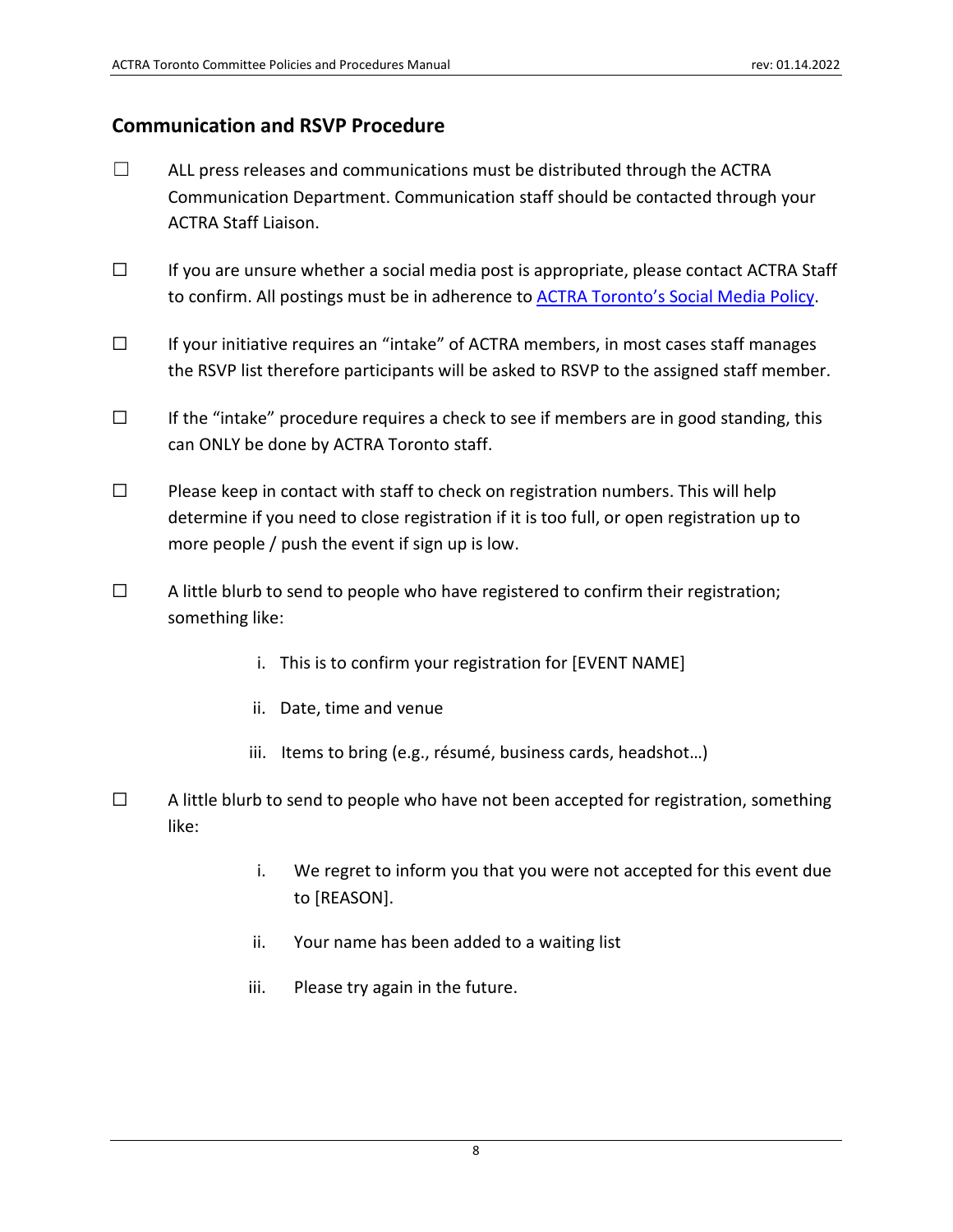## **Creating and Disseminating Communications**

- $\Box$  All ACTRA Toronto committee events and initiatives are ACTRA Toronto events and initiatives and must be appropriately branded. All communication including posters and invitations must include the ACTRA Toronto logo.
- $\Box$  For digital and social media communication you may want to make note of what will be covered at the event and include bios of any guest speakers / instructors
- ☐ Note **who** may attend (e.g., ACTRA members only, members of the DGC, members of LIFT, Ryerson graduates…)
- ☐ Include date, time, location
- $\Box$  Note whether there is a charge for attending the event and/or who may attend for free (e.g., free for ACTRA members, members of the DGC …)
- ☐ Include RSVP information to **whom** they RSVP, the **date** by which they must RSVP, and any information they must include with their RSVP (e.g., name, email address, union affiliation, demo reel, résumé). If it's an ACTRA members-only event, they'll need to include their ACTRA number so that Staff can ensure they are in good standing.
- ☐ Will snacks and drinks be provided? If so, say so! Free food is a big selling feature!
- **IMPORTANT**: Once all this information is approved by the (Co) Chair(s), and ACTRA Staff, you will need to create a snappy invitation. Normally, this is done by ACTRA staff. If you plan to make the invitation yourself, discuss your plans with the Communications department, BEFORE you start designing. You must have final approval by ACTRA Communications before it is distributed.
- ☐ E-mail the invite to your target audience through ACTRA Toronto communications department.
- $\Box$  Request that the invite or the event be included in the ACTRA Toronto e-blast. This request must be made by the (Co) Chair(s) to the ACTRA Toronto Communications dept.
- $\Box$  If you are inviting specific groups to your event, forward the invite to your contact(s) for the group(s) and ask them to send the invitation out to their membership.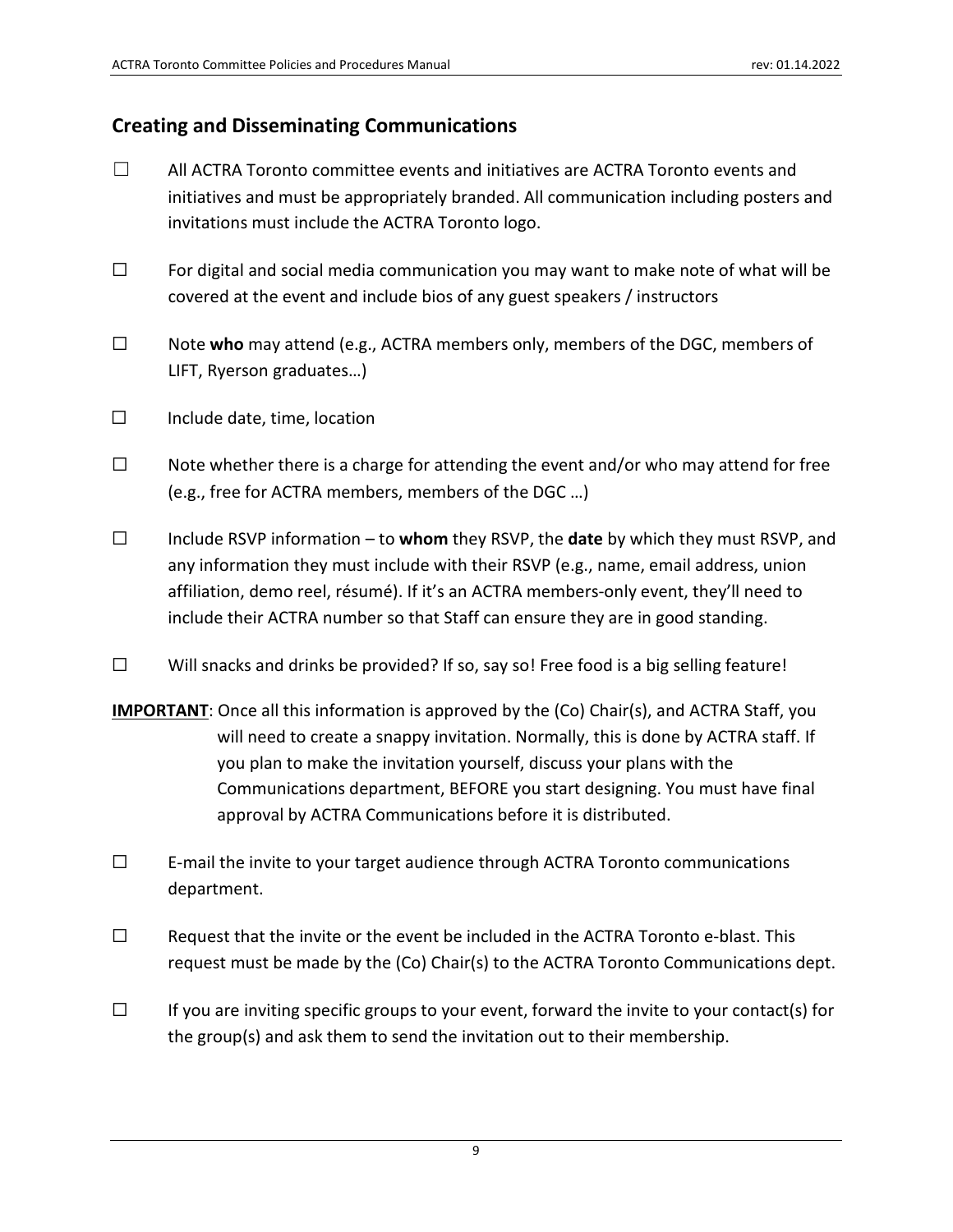- $\Box$  If you are interested in reaching a wide target audience, post the invite on the corresponding Facebook page.
- $\Box$  Contact other committee chairs and ask if they would be willing to post on their committee FB pages and promote the event on your behalf.

IMPORTANT: Arrange for someone to photograph the event. We like to have photos to post on our website and document the exciting things happening. Make sure that ACTRA Toronto has the right to use the photos for non-commercial purposes without paying additional fees at any time and that the photographer is going to see the job through to the end, meaning, they must post and tag the photos as well.

## **And finally:**

- $\Box$  If you have special guest(s), follow up with them and thank them for participating.
- $\Box$  Thank the staff and members who helped you out everyone feels great when they are acknowledged for their hard work
- $\Box$  Follow up with participants, if necessary, to let them know the outcome of the event, or to report on action items created during the event.
- $\Box$  Send the photos to ACTRA Communications to post on the website and social media
- ☐ Most importantly: give yourself a HUGE pat on the back! You just did something amazing for your fellow Union members and you should be very proud! We thank you so much!!

## <span id="page-10-0"></span>**Audio Visual Projects**

ACTRA Toronto is a union of performers who work in recorded media and, from time to time, committees may wish to create audio visual projects to get their message out.

These projects may be produced under the Co-op Guideline. They can also be produced under the *Union Advocacy Project (UAP) Guideline*. The UAP Guideline is attached to this document.

Approved ACTRA Toronto Audio Visual Projects may have access to the Video budget line. The *ACTRA Toronto AV Project Approval Protocol* is also attached to this document.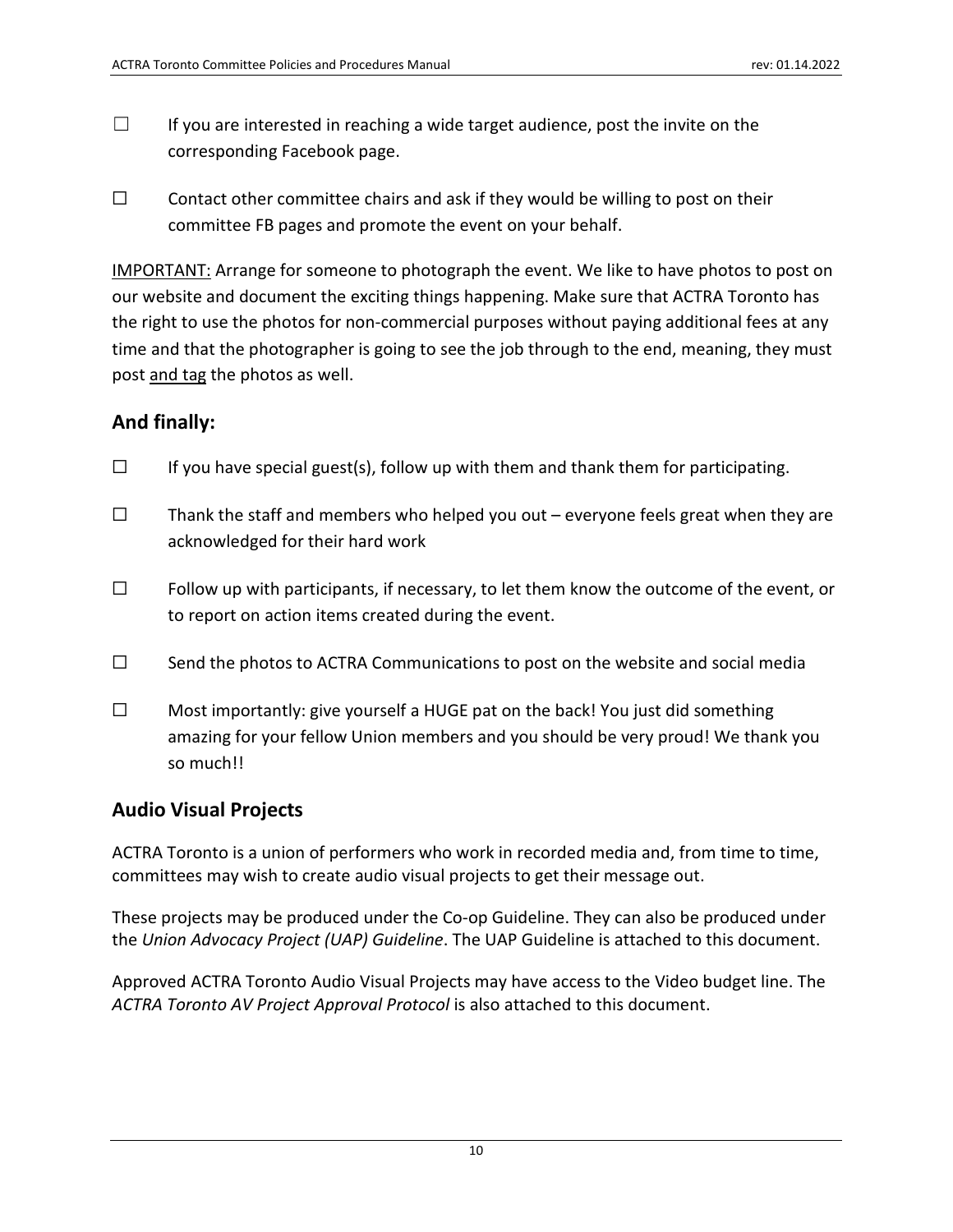## <span id="page-11-0"></span>**Resources:**

| ACTRA's Constitution and By-lawshttp://www.actratoronto.com/constitution-and-bylaws/ |
|--------------------------------------------------------------------------------------|
|                                                                                      |
|                                                                                      |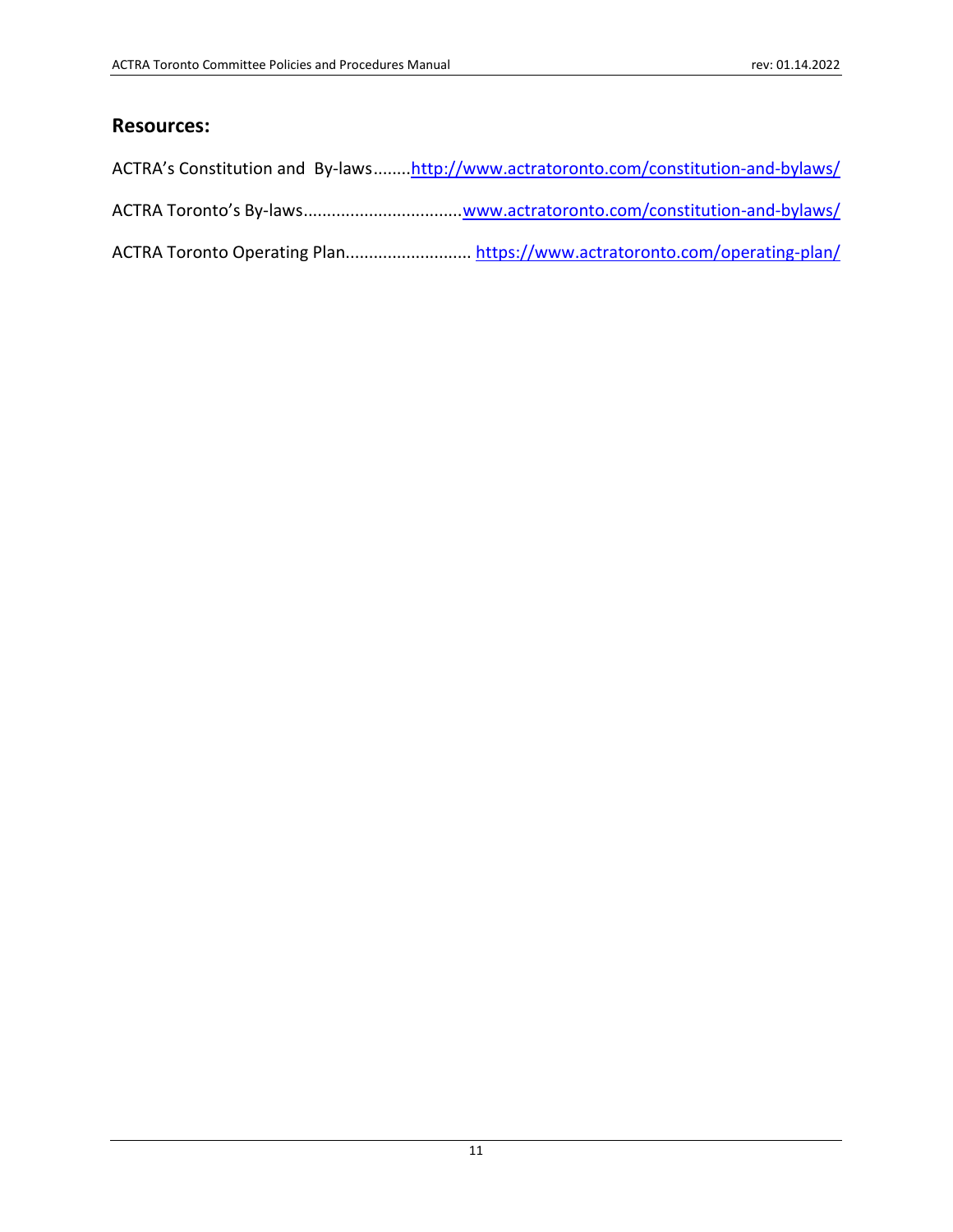# **ACTRA Equality Statement**

Union solidarity is based on the principle that all union members are equal. Mutual respect, cooperation and understanding are our goals.

We neither condone nor tolerate behaviour that undermines the dignity or self-esteem of any individual or creates an intimidating, hostile or offensive environment.

Discriminatory speech or conduct, based on gender, gender identity, sexual orientation, race, disability, age, class, religion, ethnic origin, membership category, work category or family status hurts and divides us.

Discrimination can take the form of harassment, defined as using real or perceived power to abuse, devalue, or humiliate.

Discrimination and harassment weaken our solidarity, reducing our capacity to work together on shared concerns, such as decent wages, safe working conditions and justice for all.

ACTRA activities are to be harassment-free zones where our members' dignity and equality are respected.

ACTRA's Constitution, By-laws, practices and collective agreements reflect our commitment to equality and respect.

Complaints of harassment and discrimination are taken seriously by ACTRA and should be directed to the President or their designate. All will be investigated and those substantiated will result in action by the Union.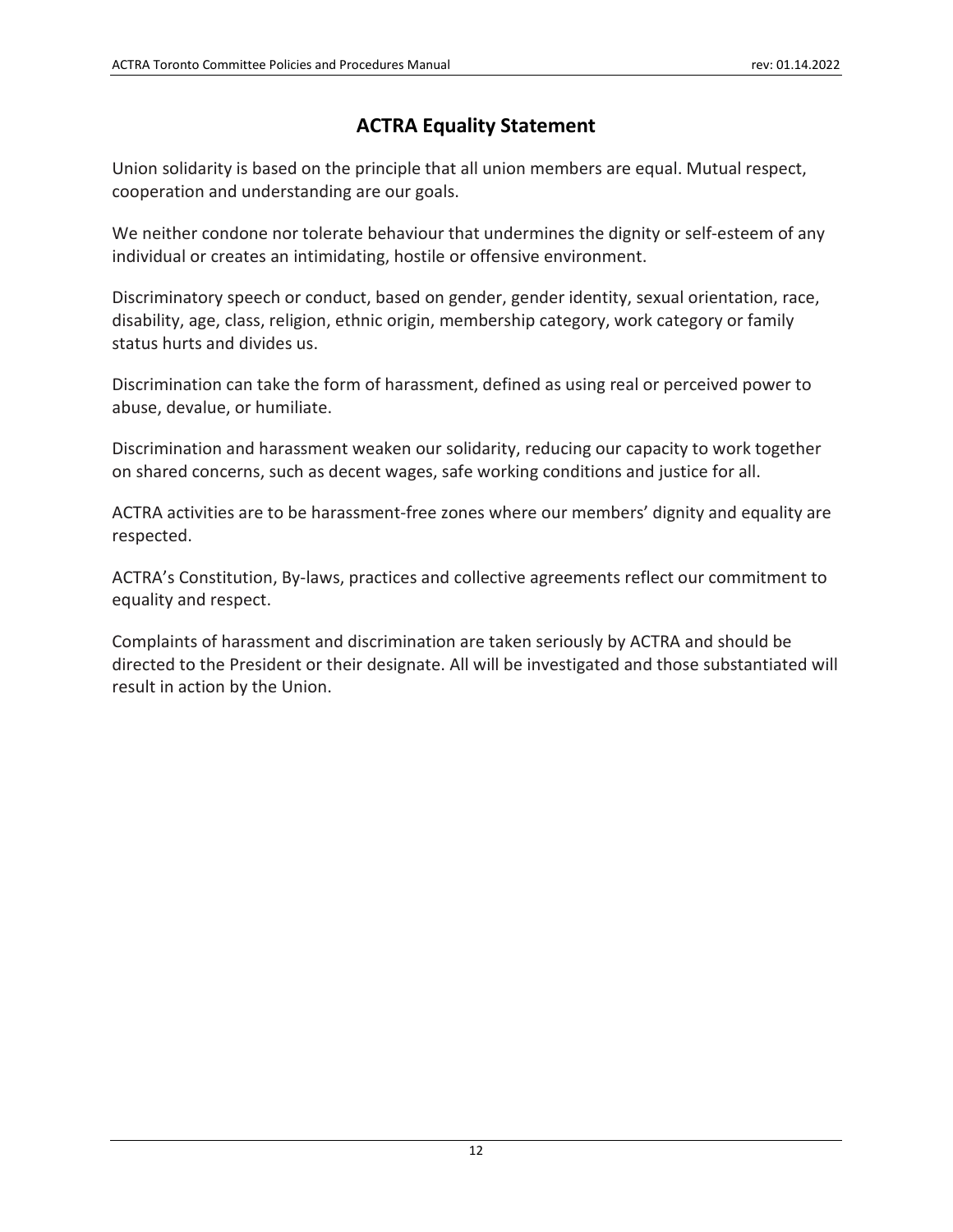# **ACTRA TORONTO SOCIAL MEDIA POLICY**

#### <span id="page-13-0"></span>**Statement of Purpose**

Social media discourse is public discourse and ACTRA members have the same rights and obligations online as they do offline. This policy describes ACTRA Toronto's approach to the administration of social media assets and establishes standards and sanctions for online behaviour in accordance with ACTRA's existing policies and procedures.

#### **Introduction**

Social media provides unique opportunities to engage in interactive discussions, share information, and build communities. For performers, it is an important forum for self-expression, self-promotion, networking, accessing work and connecting with audiences.

In this policy, "social media" refers to any facility for online publication and commentary. This includes but is not limited to blogs, wikis, forums and social networking sites such as Facebook, LinkedIn, Twitter, Instagram, TikTok, Reddit and YouTube.

### **I. ACTRA TORONTO ACCOUNTS**

ACTRA Toronto maintains websites and social media accounts to communicate with members and the public, including producers, agents, casting directors and other industry partners and stakeholders.

"ACTRA" is a registered trademark. ACTRA has the exclusive use of the name and brand and may take action against unauthorized uses of the trademark.

ACTRA Toronto websites and accounts are administered by the Communications Department. Members wishing to have content appear on an ACTRA account can send their request to [communications@ actratoronto.com](mailto:communications@%20actratoronto.com?subject=ACTRA%20Toronto%20Social%20Media%20Post%20Request)

Some committees have accounts which are administered by committee members under the direction of the Communications Department.

### **Removal of inappropriate content**

ACTRA Toronto websites and accounts are moderated in accordance with existing ACTRA policies, applicable agreements and laws, including, for example, the ACTRA National **[Constitution](https://www.actra.ca/wp-content/uploads/2020/05/ACTRA-National-Constitution-24-April-2020.pdf)** and **[By-Laws,](https://www.actra.ca/wp-content/uploads/2020/05/ACTRA-National-By-Laws-with-Appendices-24-April-2020.pdf)** the **[ACTRA Toronto By-Laws,](https://www.actratoronto.com/wp-content/uploads/2021/07/ACTRA-Toronto-By_Laws-July-2021.pdf)** Equality Statement and the **ACTRA [Toronto](https://www.actratoronto.com/harassment/)  [Discrimination & Harassment Policy](https://www.actratoronto.com/harassment/)**.

Inappropriate posts will be removed or reported. Inappropriate content includes, but is not limited to content that is discriminatory, harassing, threatening, confidential or offensive. If a member refuses to remove the post from an ACTRA account, the member may be blocked, and ACTRA may contact the social media platform to have the content removed.

ACTRA Toronto will not discuss member complaints on social media. The content will be removed and the member may be referred to the appropriate ACTRA Toronto department for resolution.

#### **II. MEMBER ACCOUNTS**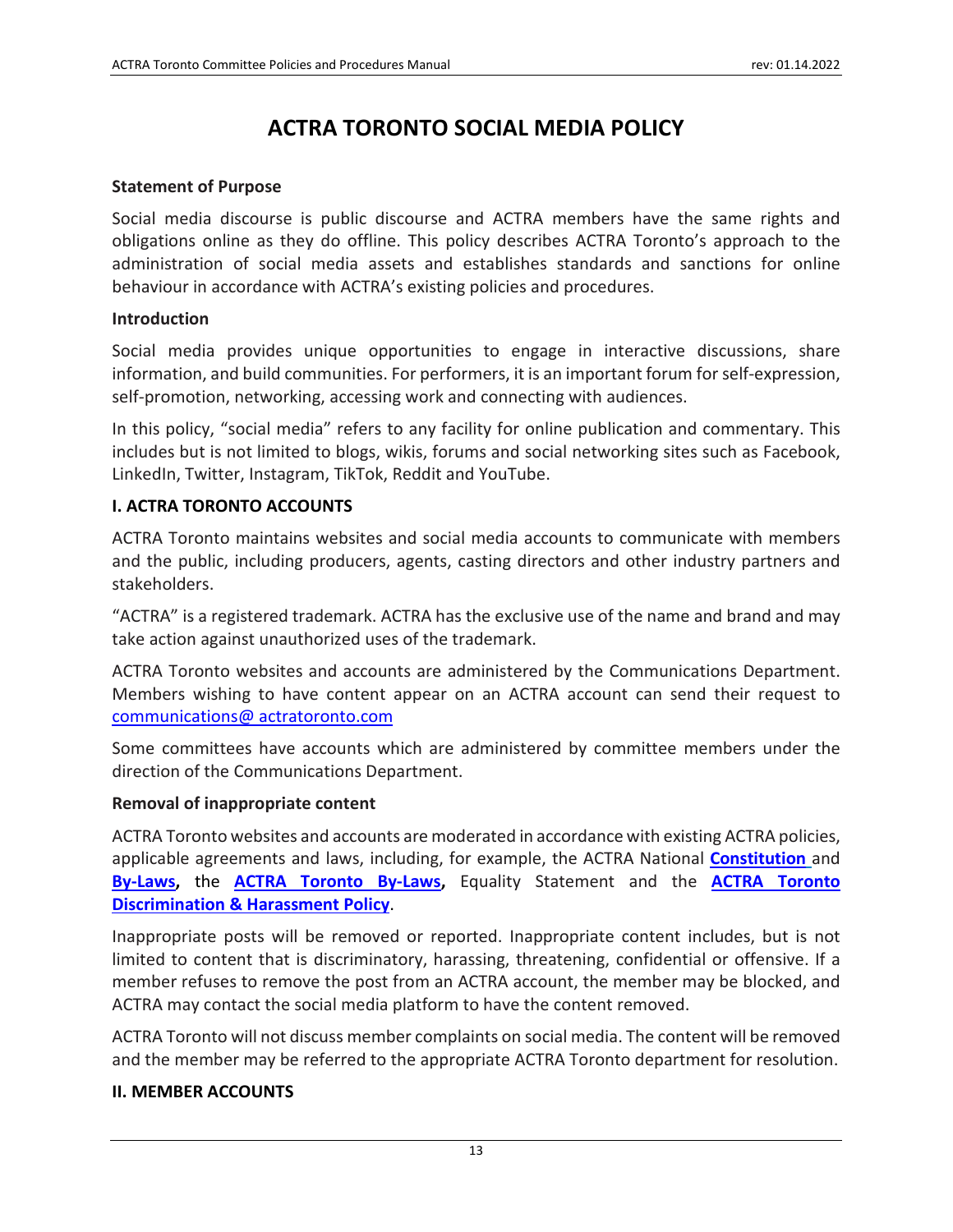Members are reminded of their rights and obligations under the law, as well as under the ACTRA Constitution and By-Laws, Equality Statement, collective agreements and contracts. Union officials, such as Council and committee members, may have additional responsibilities because of their position in the union and access to confidential information. Where appropriate, union officials should distinguish personal posts from posts as representatives of the union.

## **Confidential information**

Disclosure of confidential information, including inadvertent disclosure, may lead to serious consequences for members. Confidential production information can include, for example, any information about the production (including photos from set or in wardrobe), character and script details; contact information for cast and crew; workplace disputes such as complaints, investigations, grievances and settlements. Confidential union information can include, for example, union communications, members' personal information, organizing and bargaining.

### **Intervention by the union**

ACTRA Toronto may be required to intervene when members' personal use of social media is in breach of their professional obligations at work or responsibilities as members of the union.

For example, the union may intervene if a member posts content about other members or staff that is discriminatory, harassing, threatening, confidential or offensive. The union may also intervene if the health and safety of a member appears to be at risk.

Further, in certain circumstances, ACTRA Toronto may report online behaviour to the police.

### **III. VIOLATIONS AND CONSEQUENCES**

### **Discipline Process**

Complaints, Investigations, appeals and disciplinary consequences of violations under this policy will be dealt with under the process established in **ACTRA National BY-LAW NO. 7 – Member Conduct, Rights, Responsibilities and Discipline Process**

### **No Reprisals**

Members will be protected from reprisal for reporting non-compliance with this policy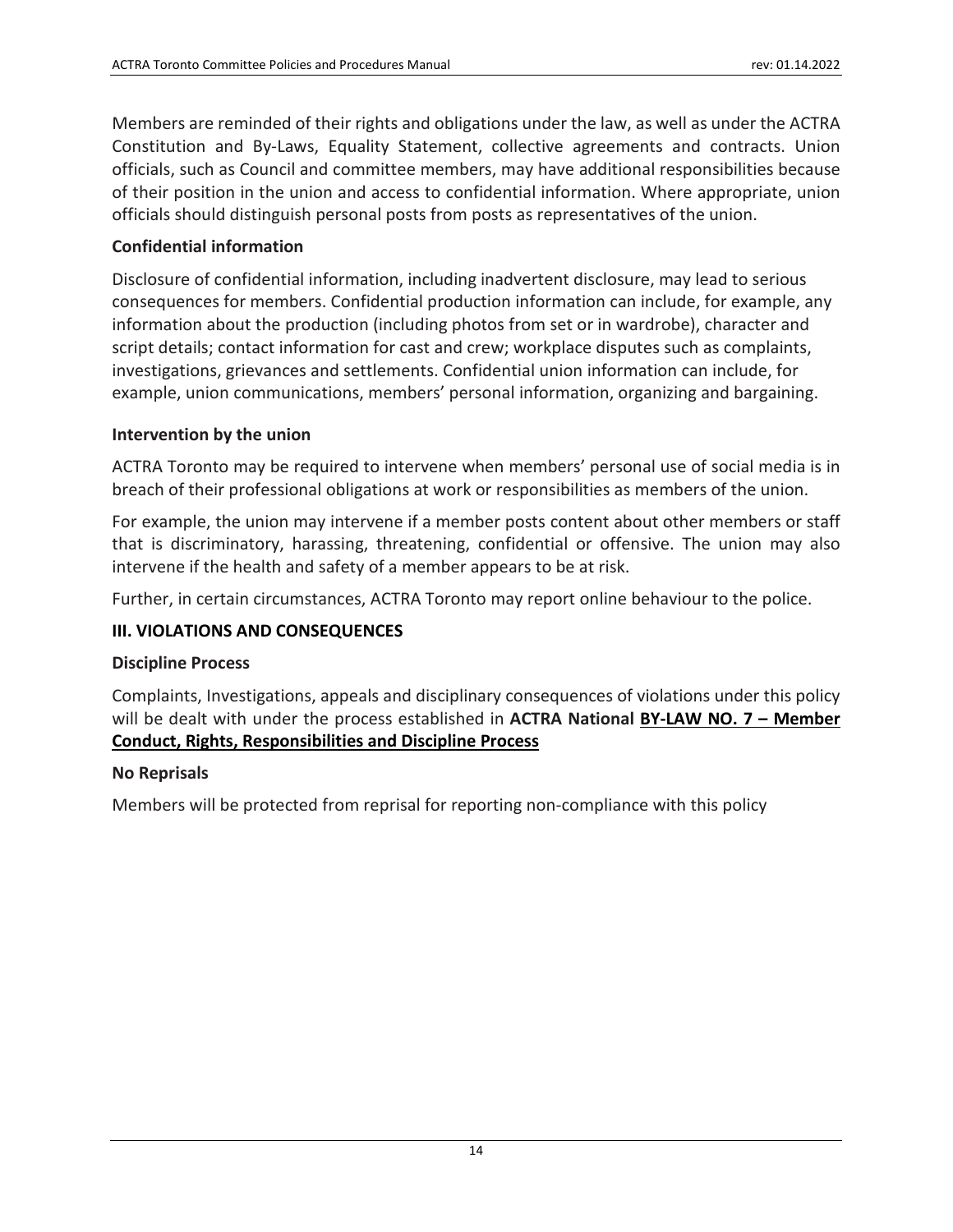## **Union Advocacy Production (UAP) Guideline**

The Union Advocacy Production ("UAP") Initiative has been created to address and simplify the contractual obligations between ACTRA Toronto and its members working in audio/visual productions created specifically for and by ACTRA Toronto, its members and/or staff.

**A Union Advocacy Production (UAP) is a production, approved by ACTRA Toronto, which is specifically intended to organize, lobby, communicate or market ACTRA Toronto initiatives, policies and/or positions to staff, governments, other unions and guilds, members of ACTRA Toronto and the public at large; to promote and otherwise advance the understanding of and respect for services provided by ACTRA Toronto, ACTRA National and/or it's not-for-profit sister organizations (namely; AFBS, PRS/RACS); to educate ACTRA Toronto members, staff or the general public; and/or to improve ACTRA Toronto's operations and/or its internal and external communications.**

A Performer appearing in or recording a performance for a UAP may appear in or record a performance for the production either as themselves or as a character, host or spokesperson and may waive her/his fees.

UAPs must have an ACTRA Toronto Steward assigned to the project who will oversee the UAP Initiative.

A list of participating members and their membership numbers will be collected at the commencement of shooting/recording, and work reports will be completed, when required.

A UAP shall not be broadcast in any public medium without the express permission of ACTRA Toronto. In-house use or use on a password-protected website will be unrestricted.

Any ACTRA Toronto member or staff person may initiate a UAP by contacting **the Director of Communications and providing supporting documentation, as required**. Use of the finished production, however, will be at the sole discretion of ACTRA Toronto.

Should a UAP attract any revenue, the performers must be re-contracted under the appropriate ACTRA Agreement. Performers will be appropriately compensated according to the terms of the relevant Agreement and will be given an opportunity to negotiate through their agent.

ACTRA Toronto reserves the right to modify or cancel this initiative at its sole discretion.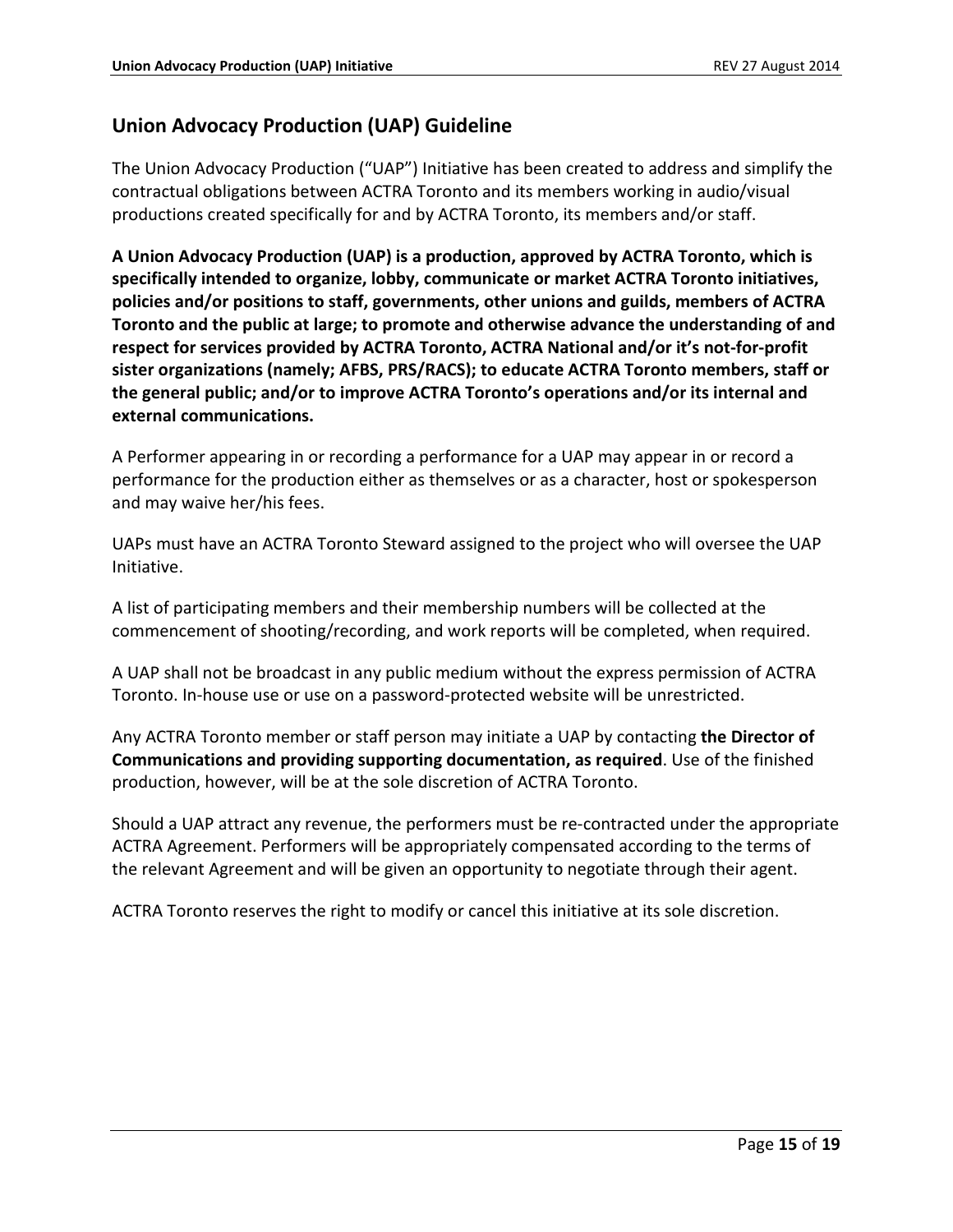# **ACTRA Toronto Union Advocacy Production Initiative**

| Name of UAP Production: |  |
|-------------------------|--|
| Purpose of Production:  |  |
| Producer:               |  |
| Date:                   |  |

|     | <b>Member's Name</b> | <b>ACTRA Number</b> | Signature |
|-----|----------------------|---------------------|-----------|
| 1.  |                      |                     |           |
| 2.  |                      |                     |           |
| 3.  |                      |                     |           |
| 4.  |                      |                     |           |
| 5.  |                      |                     |           |
| 6.  |                      |                     |           |
| 7.  |                      |                     |           |
| 8.  |                      |                     |           |
| 9.  |                      |                     |           |
| 10. |                      |                     |           |

(Additional performers names on reverse)

**I have read the Union Advocacy Production (UAP) Guideline document above and agree to abide by its terms.**

| Signature: |                       | Date: |
|------------|-----------------------|-------|
|            | Signature of Producer |       |
| Approval:  |                       | Date: |
|            | For ACTRA Toronto     |       |
|            |                       |       |

A copy of this form will be kept on file and given to participating members at their request.